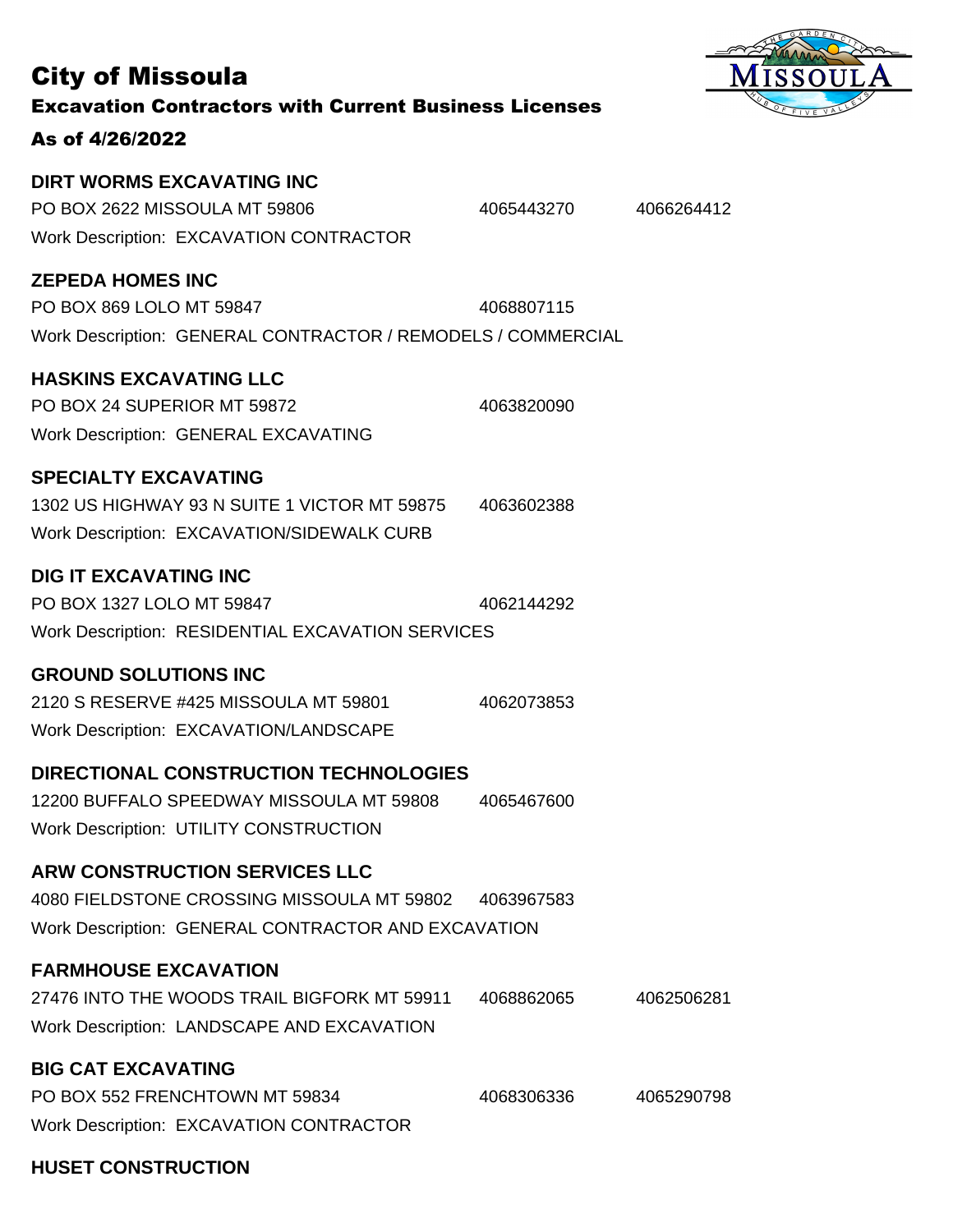| PO BOX 539 FRENCHTOWN MT 59834<br><b>Work Description: EXCAVATING</b>                                                                                   | 4066265316 | 4062405316 |
|---------------------------------------------------------------------------------------------------------------------------------------------------------|------------|------------|
| <b>BADGER DAYLIGHTING CORP</b><br>8930 MOTORSPORTS WAY BROWNSBURG IN 46112 3174561050<br>Work Description: NON-DESTRUCTIVE HYDROVAC EXCAVATION SERVICE  |            |            |
| <b>STEVE WILSON CONSTRUCTION</b><br>PO BOX 472 SEELEY LAKE MT 59868<br>Work Description: CONSTRUCTION AND EXCAVATION                                    |            |            |
| <b>MSO CONSTRUCTION</b><br>1930 MULLAN TRL MISSOULA MT 59808<br><b>Work Description: CONSTRUCTION</b>                                                   | 4063609061 |            |
| <b>FIRST MARK CONSTRUCTION LLC</b><br>PO BOX 80252 BILLINGS MT 59808<br><b>Work Description: CONSTRUCTION</b>                                           | 4068303022 | 4065529125 |
| <b>SOLID GROUND EXCAVATION</b><br>9135 GRAVES CREEK RD LOLO MT 59847<br><b>Work Description: EXCAVATION</b>                                             |            |            |
| <b>GK EXCAVATING INC</b><br>7177 GRAVES CREEK RD LOLO MT 59847<br><b>Work Description: EXCAVATION CONTRACTOR</b>                                        | 4065443848 | 4062530126 |
| <b>PINNACLE EXCAVATING</b><br>6781 ROBERTA CT MISSOULA MT 59803<br><b>Work Description: EXCAVATION CONTRACTOR</b>                                       | 4065311892 |            |
| <b>AO COMPANY</b><br>PO BOX 4794 MISSOULA MT 59806<br><b>Work Description: SMALL CONSTRUCTION</b>                                                       | 4065469700 |            |
| <b>DAVID HUDSON CONSTRUCTION LLC</b><br>PO BOX 635 FLORENCE MT 59833<br><b>Work Description: EXCAVATION CONTRACTOR</b>                                  | 5615431629 |            |
| <b>SAPPHIRE CONSTRUCTION SERVICES LLC</b><br>1982 TEAL DR KALISPELL MT 59901<br>Work Description: EXCAVATION, SITE WORK, UTILITIES, GENERAL CONTRACTING | 4062603117 |            |
| <b>SAMCO CONSTRUCTION</b><br>555 S CATLIN ST #212 MISSOULA MT 59801<br>Work Description: EXCAVATION - COMMERCIAL                                        | 4065501050 |            |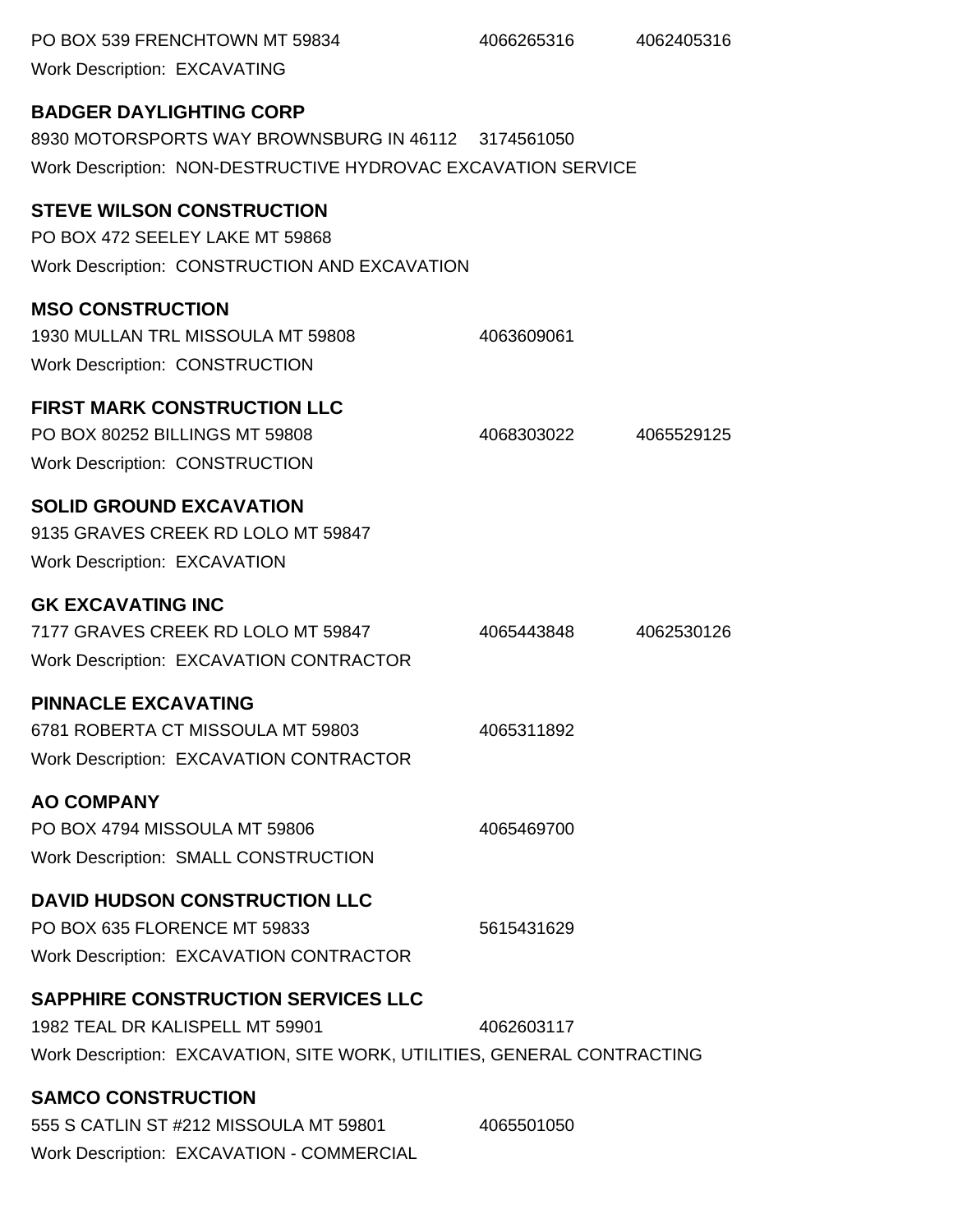| PHEASANT TAIL LLC<br>529 ARNICA DR STEVENSVILLE MT 59870<br><b>Work Description: EXCAVATION</b>                                       | 4063693774 |            |
|---------------------------------------------------------------------------------------------------------------------------------------|------------|------------|
| <b>PRO COMMUNICATIONS LLC</b><br>4513 RD 3 NE MOSES LAKE WA 98837<br><b>Work Description: TELECOMMUNICATIONS</b>                      | 5097666791 | 5099815867 |
| <b>REYNOLDS ENTERPRISES</b><br>10228 ROYAL COACHMAN DR MISSOULA MT 59808<br><b>Work Description: DIRT WORK</b>                        | 4065466334 |            |
| <b>WESTERN MONTANA EXCAVATION LLC</b><br>1428 HWY 93 N VICTOR MT 59875<br><b>Work Description: EXCAVATION</b>                         | 4063694980 |            |
| <b>ELEVATED DIRT WORKS</b><br>5675 ASHTON LOOP LOLO MT 59847<br>Work Description: EXCAVATING AND LANDSCAPING                          | 4062391799 |            |
| <b>KIS CONSTRUCTION LLC</b><br>7005 MEADOW DR MISSOULA MT 59808<br><b>Work Description: CONSTRUCTION</b>                              | 4065297912 |            |
| <b>MESA EXCAVATION LLC</b><br>644 S 6TH ST E MISSOULA MT 59801<br>Work Description: GRADING AND RESIDENTIAL BUILDING                  | 4068809735 |            |
| <b>SIRIUS CONSTRUCTION INC</b><br>2500 MURPHY ST MISSOULA MT 59808<br>Work Description: COMMERCIAL CONSTRUCTION                       | 4065420004 |            |
| <b>CADDIS EXCAVATION</b><br>1411 S 2ND ST W #1 MISSOULA MT 59801<br><b>Work Description: EXCAVATION</b>                               | 4068802691 |            |
| <b>JACKSON CONTRACTOR GROUP INC</b><br>PO BOX 967 MISSOULA MT 59806<br>Work Description: GENERAL CONTRACTOR, SIDEWALK/CURB/EXCAVATION | 4065429150 |            |
| A K DRILLING INC<br>185 S PARKMONT BUTTE MT 59701<br>Work Description: WATER/MONITORING WELL DRILLING                                 | 4067828506 | 4064908506 |
| <b>BRYANS BOBCAT &amp; EXCAVATION LLC</b><br>9880 WHEATGRASS LN MISSOULA MT 59808<br>Work Description: LANDSCAPING / EXCAVATION       | 4067210972 | 4062188167 |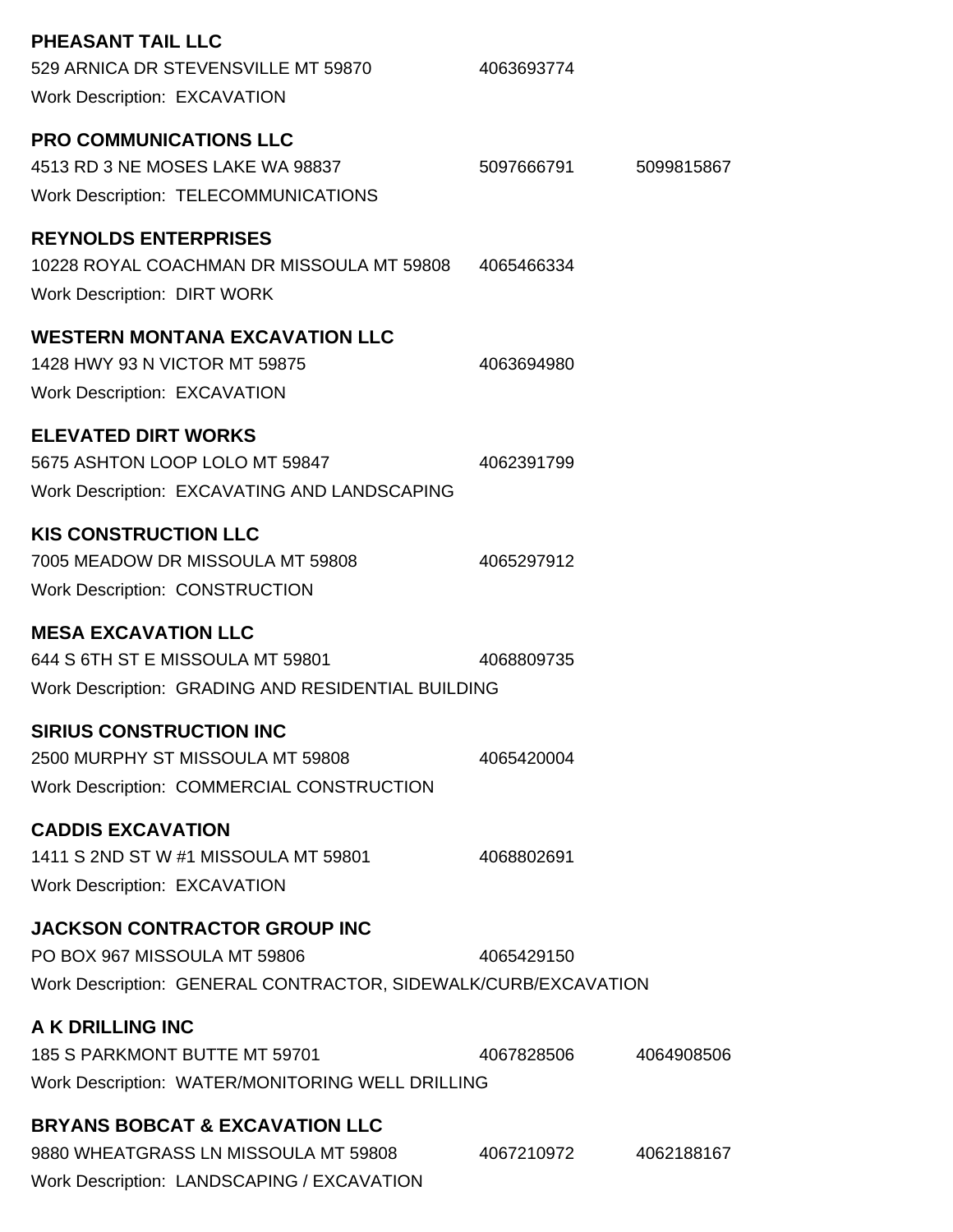| <b>AERO POWER VAC INC</b>                                          |                       |              |
|--------------------------------------------------------------------|-----------------------|--------------|
| PO BOX 16231 MISSOULA MT 59808                                     | 4067211297            | 4068801297   |
| Work Description: FURNACE-DUCT CLEANING, SEPTAGE HAUL, GAS, EXCV   |                       |              |
| <b>V &amp; A CONSTRUCTION</b>                                      |                       |              |
| 5005 VICTOR CT MISSOULA MT 59803                                   | 4062394092 4062512731 |              |
| Work Description: GEN CONST & S/C & EXCAVATION & STONE FABRICATION |                       |              |
|                                                                    |                       |              |
| <b>ROTO ROOTER</b>                                                 |                       |              |
| 9685 GLACIER LILY CT MISSOULA MT 59808 4065438270                  |                       | 4063279900   |
| Work Description: SEWER/SEPTIC/DRAIN CLEANING, EXCAVATION/PLUMBING |                       |              |
| <b>PIONEER SEWER AND DRAIN CLEANING</b>                            |                       |              |
| 11485 KONA RANCH RD MISSOULA MT 59804                              | 4065421227            | 4065448875   |
| Work Description: SEWER & DRAIN CLEANING, EXCAVATION               |                       |              |
|                                                                    |                       |              |
| <b>SCOTT OWEN SPRINKLERS INC</b>                                   |                       |              |
| 2255 WYOMING ST MISSOULA MT 59801                                  | 4065436024            |              |
| Work Description: IRRIGATION CONTRACTOR - EXCAVATION               |                       |              |
| <b>SHADOW ASPHALT INC</b>                                          |                       |              |
| PO BOX 17380 MISSOULA MT 59808                                     | 4062397325            | 4062407325   |
| <b>Work Description: ASPHALT REPAIR</b>                            |                       |              |
| AAA CONSTRUCTION OF MISSOULA LLC                                   |                       |              |
| PO BOX 3932 MISSOULA MT 59806                                      | 4065430126            | 4062510456   |
| Work Description: BUILDING, SIDEWALK & CURB, EXCAVATION CONTRACTOR |                       |              |
|                                                                    |                       |              |
| <b>R &amp; L LITE EXCAVATION</b>                                   |                       |              |
| 5380 MONTY LANE LOLO MT 59847                                      | 4062390326            | 4062733456   |
| Work Description: EXCAVATION CONTRACTOR                            |                       |              |
| <b>TRAVOIS VILLAGE</b>                                             |                       |              |
| 4425 W AIRPORT FWY STE 475 IRVING TX 75062                         | 406-543-3651          | 214-596-0327 |
| Work Description: EXCAVATION AND MOBILE HOME SALES                 |                       |              |
| <b>J 5 CONSTRUCTION INC</b>                                        |                       |              |
| 696 HWY 93 N HAMILTON MT 59840                                     | 4069613206            | 4069613613   |
| Work Description: GENERAL CONTRACTING/EXCAVATION/S/C/P             |                       |              |
|                                                                    |                       |              |
| <b>PERKINS CONSTRUCTION INC</b>                                    |                       |              |
| 2120 S RESERVE ST PMB 447 MISSOULA MT 59801 4065431943             |                       | 4065445993   |
| Work Description: CONSTRUCTION, EXCAVATION, BUILDING, SNOW PLOWING |                       |              |
| QUALITY CONSTRUCTION COMPANY                                       |                       |              |

PO BOX 4746 MISSOULA MT 59806 4067280080 4062732522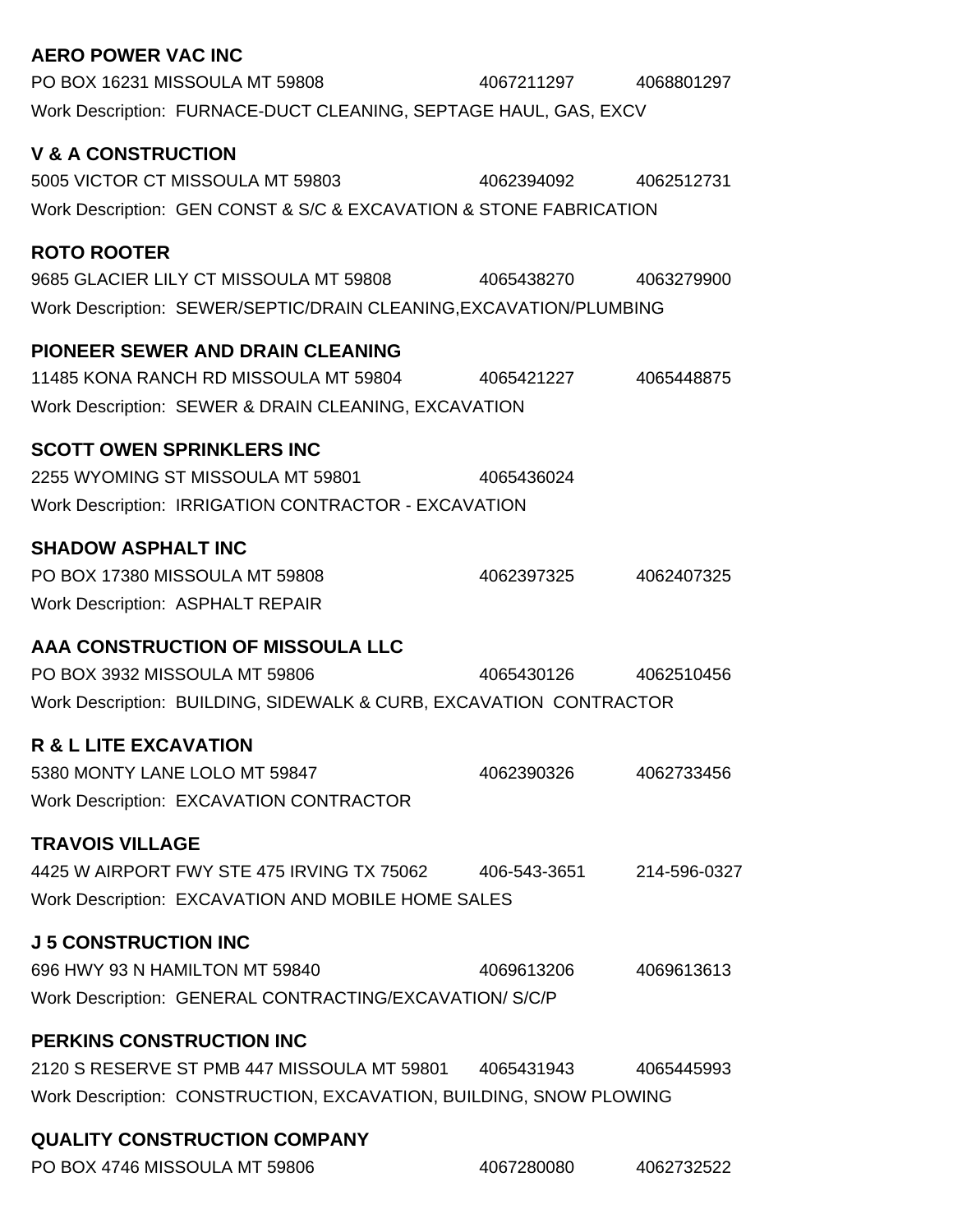| Work Description: EXCAVATION, BUILDING, SIDEWALK & CURBS                                                                                |              |                |
|-----------------------------------------------------------------------------------------------------------------------------------------|--------------|----------------|
| <b>Quality Construction</b><br>South Reserve Street Missoula MT 59803<br>Work Description: EXCAVATION, BUILDING, SIDEWALK & CURBS       | 4065444950   |                |
| <b>PAVLIK ELECTRIC CO INC</b><br>PO BOX 17107 MISSOULA MT 59808<br>Work Description: ELECTRICAL & EXC CONTRACTOR                        | 4065438783   | 4065448727     |
| <b>WESTERN EXCAVATING</b><br>PO BOX 4746 MISSOULA MT 59806<br>Work Description: EXCAVATING/SIDEWALK/CURB/PAVING CONTRACTOR              | 4067288658   | 4063272677     |
| <b>BROWNS SEPTIC &amp; SERVICES INC</b><br>PO BOX 655 FLORENCE MT 59833<br><b>Work Description: SEPTIC TANK SERVICES</b>                | 4062730361   |                |
| <b>ECONOMY EXCAVATING &amp; LANDSCAPING</b><br>PO BOX 1179 FLORENCE MT 59833<br>Work Description: LANDSCAPING, EXCAVATING, DRAIN LAYING | 4062730228   | 4062732989     |
| <b>FLETCHER EXCAVATION INC</b><br>PO BOX 857 FRENCHTOWN MT 59834<br>Work Description: EXCAVATION & ROW CONTRACTOR                       | 4066264244   |                |
| <b>ROCKY MOUNTAIN CONTRACTORS INC</b><br>3268 OCEAN VIEW DRIVE HELENA MT 59602<br>Work Description: EXCAVATION/CONSTRUCTION             | 4067524277   |                |
| <b>MATTEUCCI ENTERPRISES</b><br>PO BOX 17431 MISSOULA MT 59808<br>Work Description: GENERAL AND EXCAVATING CONTRACTOR                   | 4062404278   |                |
| <b>OKEEFE ENVIRONMENTAL DRILLING INC</b><br>PO BOX 3810 BUTTE MT 59702<br>Work Description: DRILLING & EXCAVATION                       | 4064943310   |                |
| <b>POOLEY EXCAVATING INC</b><br>6007 AVON LANE MISSOULA MT 59803<br>Work Description: EXCV/S/C/P & GENERAL CONTRACTING                  | 4062514048   | 4062408732     |
| <b>J D RUSSELL EXCAVATING INC</b><br>PO BOX 100 MILLTOWN MT 59851<br><b>Work Description: EXCAVATION CONTRACTOR</b>                     | 406-542-0243 | (406) 880-3331 |

# **STENERSON BROTHERS EXCAVATING INC**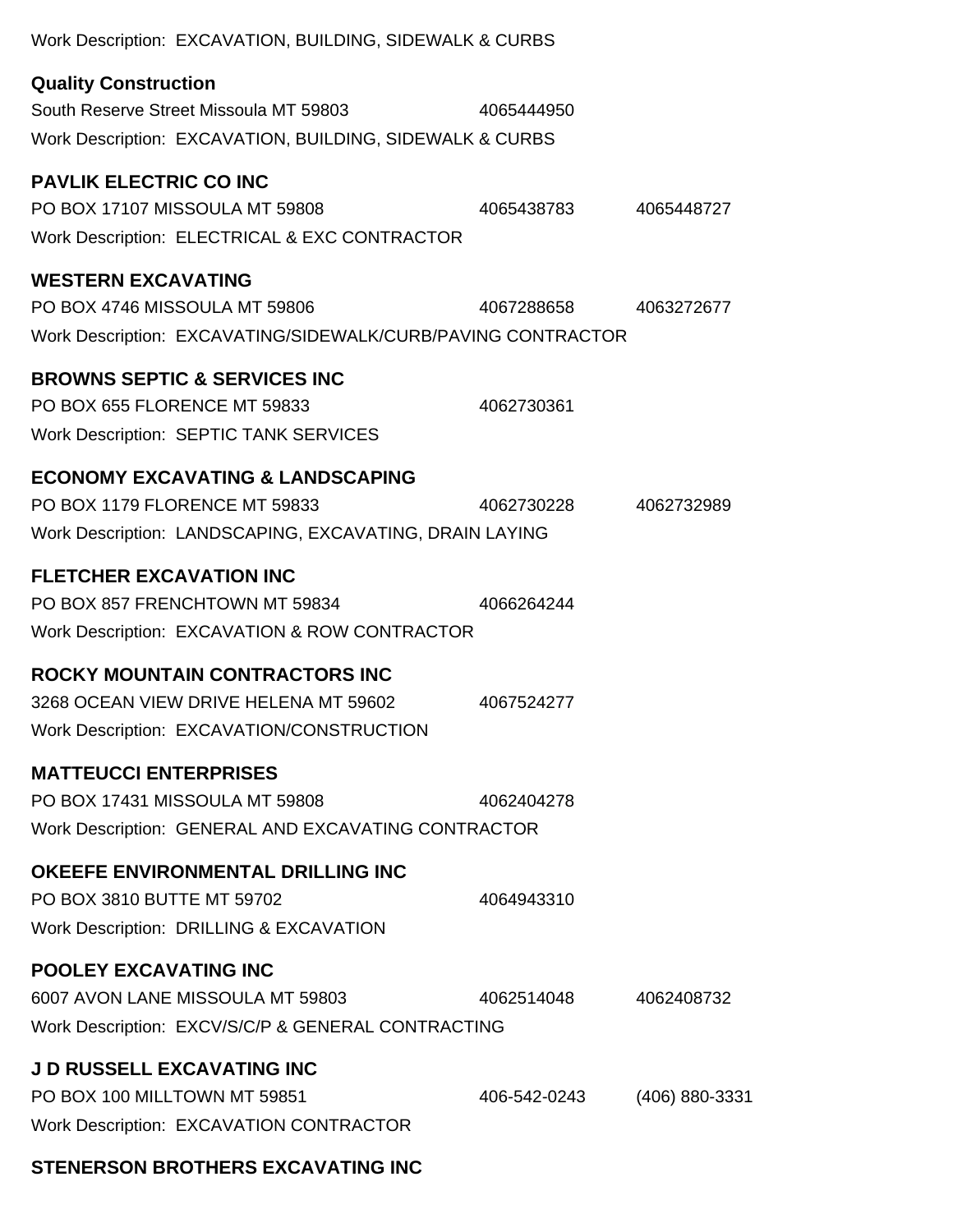| PO BOX 538 FRENCHTOWN MT 59834<br>Work Description: EXCAVATING & DRAIN LAYING                                                            | 4066265219 | 4068806775 |
|------------------------------------------------------------------------------------------------------------------------------------------|------------|------------|
| <b>W M S CONTRACTING</b><br>PO BOX 3195 MISSOULA MT 59806<br>Work Description: EXCAVATION & DEVELOPMENT                                  | 4062515685 |            |
| <b>KNIFE RIVER</b><br>4800 WILKIE ST MISSOULA MT 59808<br>Work Description: BUILDING MATERIAL SALES/EXCAVATION/ROW/OVERSIZED LOADS       | 4065438218 |            |
| <b>4G PLUMBING &amp; HEATING, INC</b><br>PO BOX 17140 MISSOULA MT 59808<br>Work Description: PLUMBING/EXCV/MECH/GENERAL CONTR            | 4067281515 | 4063703233 |
| <b>ENERGY STAR BUILDERS INC</b><br>5304 HWY 93 S FLORENCE MT 59833<br>Work Description: PLUMBING/GASFITTING/EXC/GEN CONTRACTOR           | 4062737085 |            |
| <b>BAER CONCRETE INC</b><br>7737 ALTA VIEW MISSOULA MT 59804<br>Work Description: CONCRETE / EXCAVATION                                  | 4062517030 | 4062070194 |
| <b>J &amp; J EXCAVATING &amp; TRUCKING INC</b><br>PO BOX 1068 HAMILTON MT 59840<br>Work Description: EXCAVATING & TRUCKING               | 4069611511 | 4068803638 |
| <b>ELKHORN EXCAVATING</b><br>PO BOX 18024 MISSOULA MT 59808<br><b>Work Description: EXCAVATION CONTRACTOR</b>                            | 4065318229 | 4065318230 |
| <b>VICTORY EQUITY CONSTRUCTION INC</b><br>12100 PULP MILL ROAD MISSOULA MT 59808<br>Work Description: UNDERGROUND UTILITIES INSTALLATION | 4063278807 |            |
| PETERSEN EXCAVATING LLC<br>4440 S 7TH ST W MISSOULA MT 59804<br><b>Work Description: EXCAVATION CONTRACTOR</b>                           | 4065437932 | 4065442119 |
| <b>GBAR</b><br>PO BOX 347 FRENCHTOWN MT 59834<br>Work Description: BUILDING & REMODELING & REPAIRS                                       | 4065319013 | 4066264342 |
| <b>GRANT CREEK EXCAVATING</b><br>316 EXPRESSWAY MISSOULA MT 59808<br><b>Work Description: EXCAVATING</b>                                 | 4068802730 |            |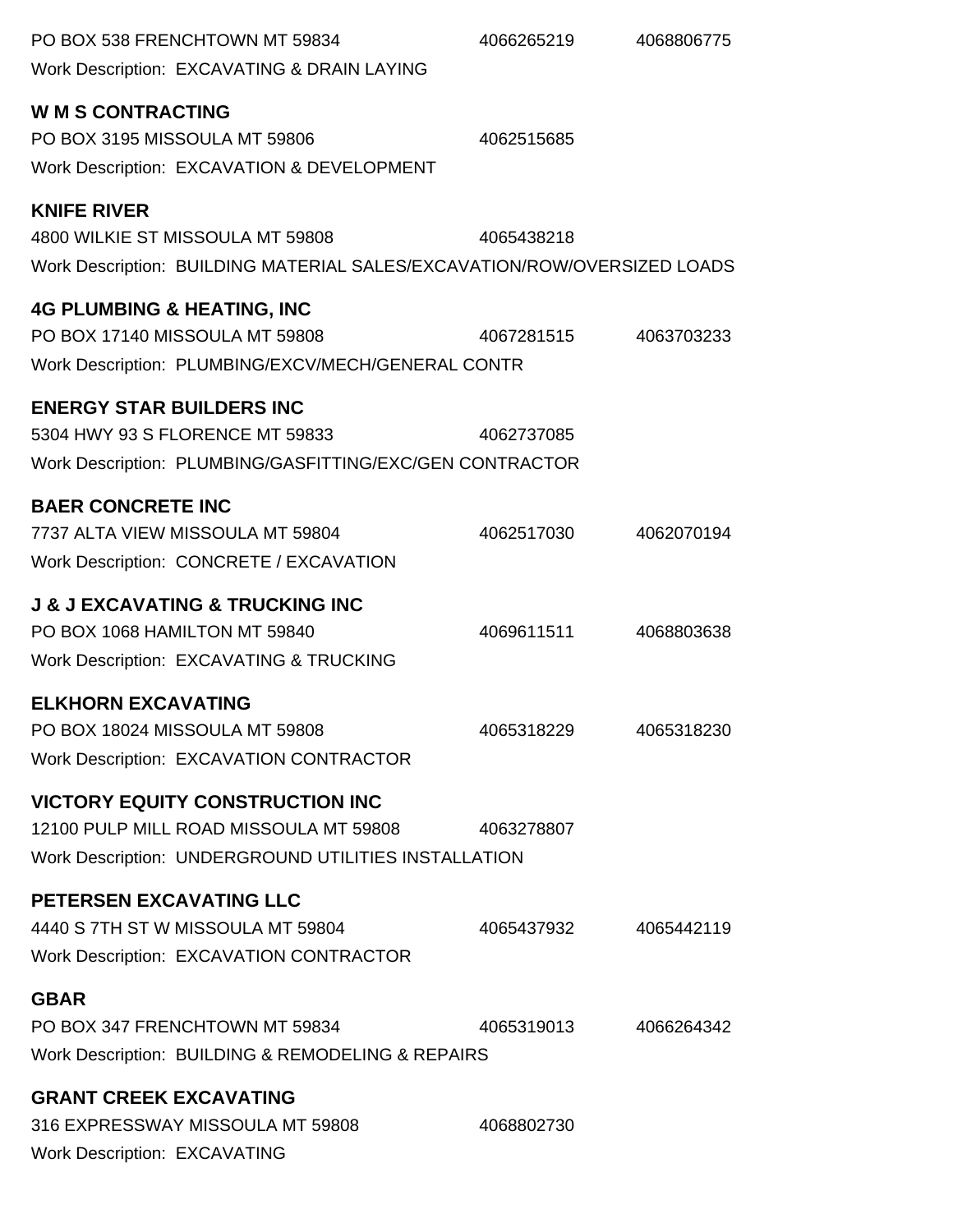| <b>JCS ENTERPRISES LLC</b>                                                                                                                    |            |            |
|-----------------------------------------------------------------------------------------------------------------------------------------------|------------|------------|
| 1618 HUMBLE RD MISSOULA MT 59804                                                                                                              | 4063703578 |            |
| Work Description: LANDSCAPE, CONSTRUCTION, EXCAVATION                                                                                         |            |            |
| <b>ROCKY MOUNTAIN DIRT WORK LLC</b><br>73746 COOMBS LANE ARLEE MT 59821<br><b>Work Description: EXCAVATION</b>                                | 4067216551 | 4067216551 |
| <b>DIVERSIFIED CONSTRUCTION INC</b><br>PO BOX 1058 FLORENCE MT 59833<br>Work Description: GENERAL CONTRACTOR/EXCV                             | 4065462036 |            |
| <b>H M CONCRETE LLC</b><br>18427 MULLAN RD FRENCHTOWN MT 59834<br>Work Description: CONCRETE / S/C/P<br><b>EXCAVATION</b>                     | 4062414932 | 4066260148 |
| <b>NORTHWEST TOWER LLC</b><br>PO BOX 16715 MISSOULA MT 59808<br>Work Description: COMMUNICATION SITE CONSTRUCTION & MAINTENANCE               | 4067280988 |            |
| <b>BJORN JOHNSON CONSTRUCTION LLC</b><br>PO BOX 16780 MISSOULA MT 59808<br>Work Description: RESIDENTIAL/COMMERCIAL CONSTRUCTION & EXCAVATION | 4065318079 | 8667581842 |
| <b>ANDERSONS HEATING AIR CONDITIONING AND</b><br><b>PLUMBING</b>                                                                              |            |            |
| PO BOX 4824 MISSOULA MT 59801                                                                                                                 | 4067288048 | 4062407586 |
| Work Description: HEATING/AIR CONDTIONING/EXCAVATION/MASTER PLUMBER/JOURNEYMAN<br><b>ELECTRICIAN</b>                                          |            |            |
| <b>GTL INC</b><br>12320 LANDMARK LANE MISSOULA MT 59808<br>Work Description: GENERAL CONTRACTOR AND EXCAVATION                                | 4065439369 |            |
| <b>EVANS EXCAVATING LLC</b><br>9294 TRIGGER CT MISSOULA MT 59808<br>Work Description: EXCAVATION AND LANDSCAPING                              | 4065427548 | 4068806111 |
| <b>CLEARWATER GROUP</b><br>PO BOX 95 CORVALLIS MT 59828<br>Work Description: CONSTRUCTION AND EXCAVATION                                      |            |            |
| <b>REVEAL EXCAVATION</b><br>PO BOX 569 FRENCHTOWN MT 59834<br>Work Description: EXCAVATION & CONCRETE                                         | 4063600857 |            |

# **MOUNTAIN POWER CONSTRUCTION COMPANY**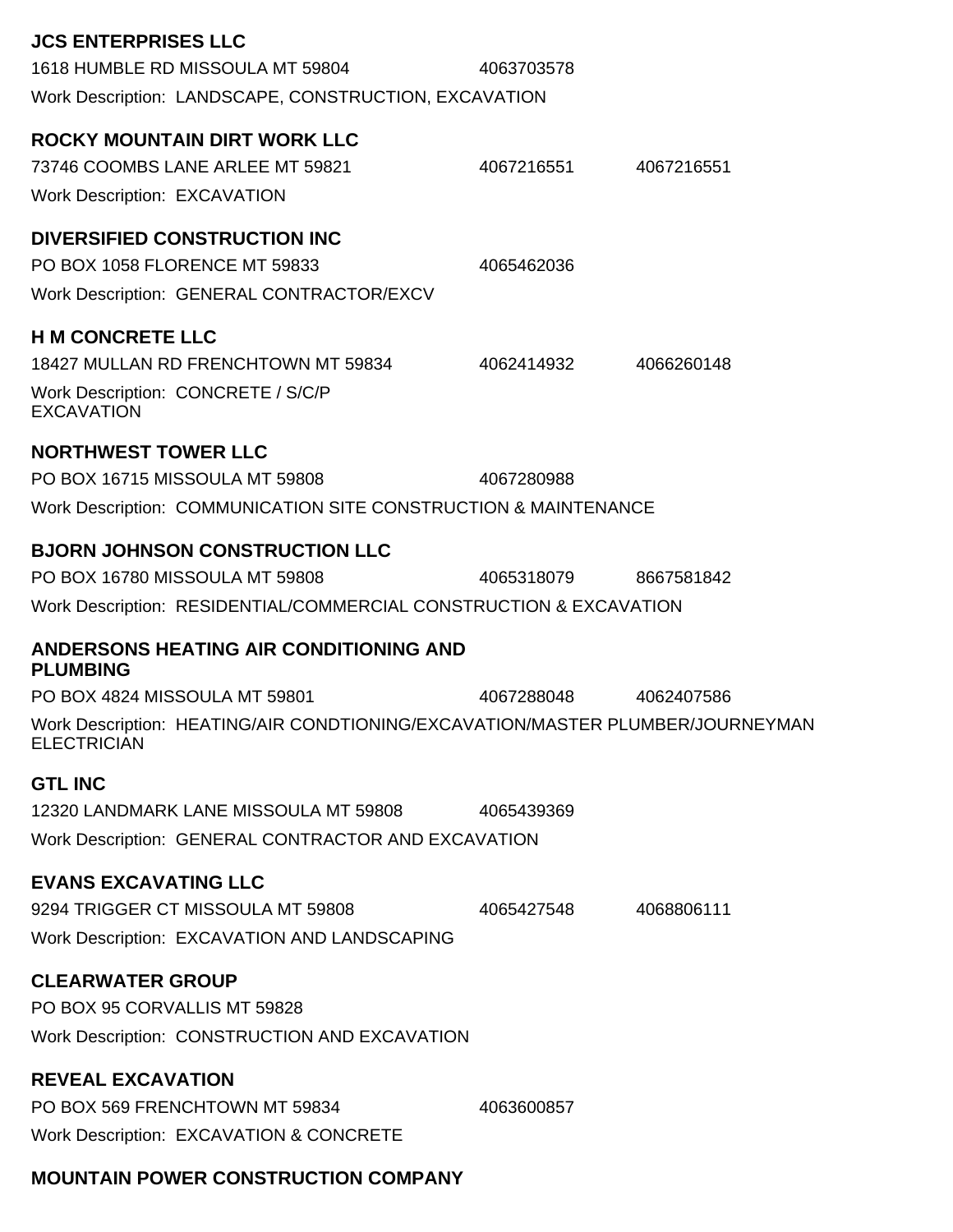| 5299 N PLEASANT VIEW RD POST FALLS ID 83854<br>Work Description: POWERLINE CONSTRUCTION/MAINTENANCE                                                                                     | 2086676011 | 2086590832 |
|-----------------------------------------------------------------------------------------------------------------------------------------------------------------------------------------|------------|------------|
| <b>NASH ENTERPRISES INC</b><br>PO BOX 16141 MISSOULA MT 59808<br>Work Description: INDUSTRIAL CLEANING, EXCAVATION, SEPTIC HAULING                                                      | 4067211773 |            |
| <b>MCGILLIS ENTERPRISES</b><br>21614 MULLAN RD FRENCHTOWN MT 59834<br>Work Description: GENERAL CONTRACTING AND EXCAVATION                                                              | 4065442863 | 4063602187 |
| <b>GARDEN CITY FLORASCAPING LLC</b><br>701 N 5TH STREET W MISSOULA MT 59802<br>Work Description: LANDSCAPING AND EXCAVATION                                                             | 4065495459 |            |
| <b>GRIZZLY CONTRACTING AND EXCAVATING</b><br>12738 CONESTOGA WAY LOLO MT 59847<br><b>Work Description: EXCAVATION</b>                                                                   | 4062074749 | 4062408044 |
| <b>ST CLAIR CONSTRUCTION INC</b><br>498 HILLSIDE RANCH ROAD VICTOR MT 59820<br>Work Description: HEAVY CONSTRUCTION, UNDERGROUND UTILITIES, ROADS, SITE WORK (NO<br><b>RESIDENTIAL)</b> | 4067223207 | 4063820026 |
| <b>NATURES BEST INC</b><br>1175 CLARK FORK DR MISSOULA MT 59808<br>Work Description: LANDSCAPE/SNOW REMOVAL/EXCAVATION                                                                  | 4065491196 | 4065444754 |
| <b>BLUE MOUNTAIN DIRECTIONAL DRILLING LLC</b><br>9440 FUTURITY DR MISSOULA MT 59808<br><b>Work Description: DIRECTIONAL DRILLING</b>                                                    | 4062517136 | 2088504380 |
| <b>BRYAN VOLKMANN</b><br>14469 NEIL DR LOLO MT 59847<br><b>Work Description: EXCAVATION CONTRACTOR</b>                                                                                  | 4065310202 |            |
| <b>VERITAS EXCAVATION LLP</b><br>3201 S RUSSELL MISSOULA MT 59801<br>Work Description: COMMERCIAL CONSTRUCTION                                                                          | 4065417355 | 4065522257 |
| <b>HARRISON EXCAVATION AND CONSTRUCTION</b><br>625 ROLLINS MISSOULA MT 59801<br>Work Description: LANDSCAPING AND EXCAVATION                                                            | 4065315190 |            |
| <b>MTE LLC</b><br>5353 FIRST ST FLORENCE MT 59833<br>Work Description: EXCAVATING & DUMP TRUCKING                                                                                       | 4062395474 |            |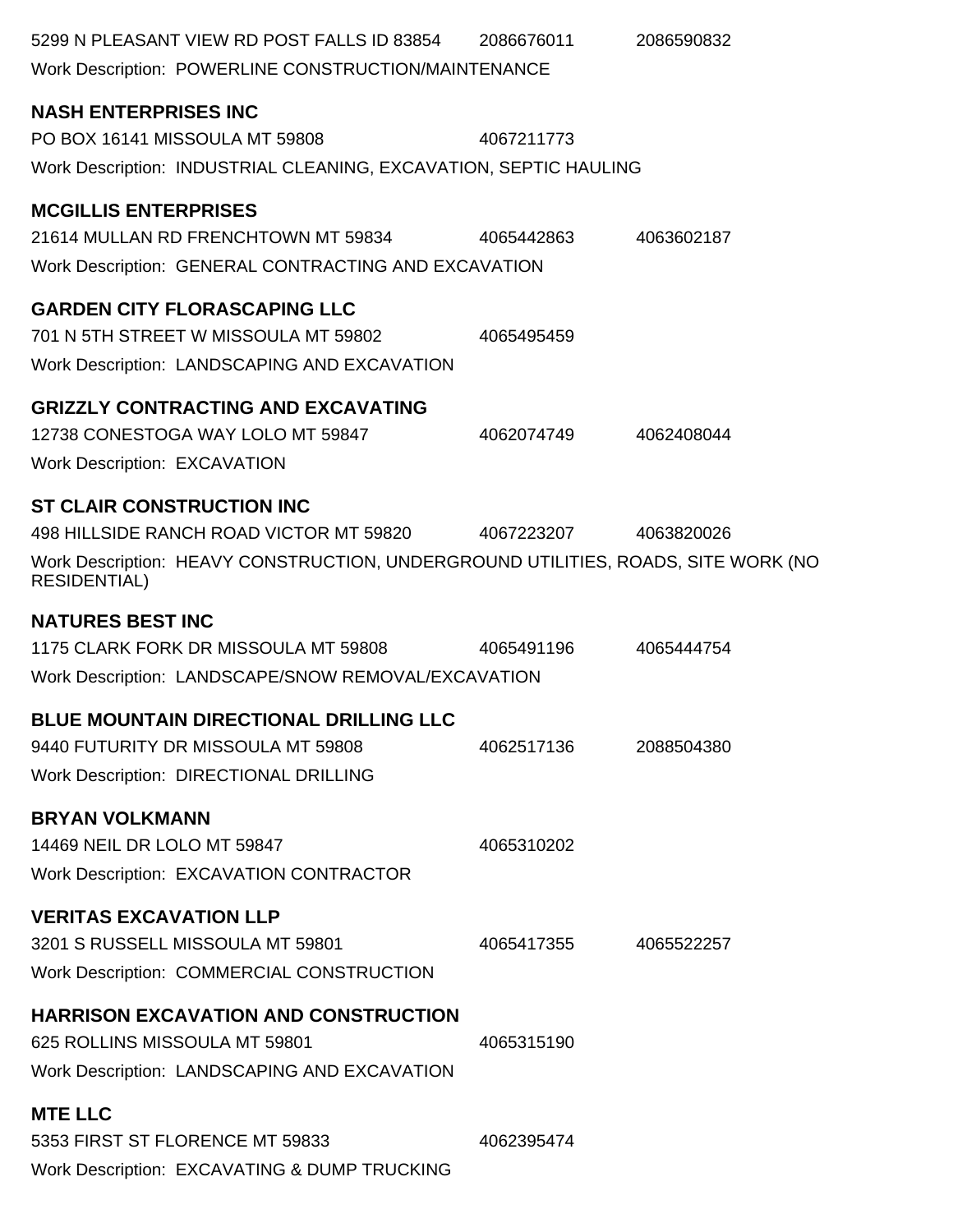| <b>ACCESS MONTANA</b>                                                           |            |            |
|---------------------------------------------------------------------------------|------------|------------|
| 312 W MAIN ST SW RONAN MT 59864                                                 | 4066763300 | 4063605897 |
| Work Description: FIBER PLACEMENT - TELECOMMUNICATIONS                          |            |            |
|                                                                                 |            |            |
| <b>TRENCHLESS SOLUTIONS</b>                                                     |            |            |
| PO BOX 18064 MISSOULA MT 59808                                                  | 4068305084 |            |
| Work Description: UNDERGROUND DRILLING TO REPLACE LINES                         |            |            |
| <b>WILLIAMS PLUMBING AND HEATING INC</b>                                        |            |            |
| PO BOX 10 BOZEMAN MT 59771                                                      | 4065870969 | 4069221497 |
| Work Description: LARGE MECHANICAL PLUMBING AND HEATING FOR COMMERCIAL PURPOSES |            |            |
| UNDERGROUND INTERNATIONAL INC                                                   |            |            |
| 1009 BRECKENRIDGE ST HELENA MT 59601                                            | 4065602803 |            |
| Work Description: UNDERGROUND UTILITY PLACEMENT                                 |            |            |
| DIVERSIFIED SOLUTIONS INFRASTRUCTURE                                            |            |            |
| <b>LLC</b>                                                                      |            |            |
| 3640 S 36TH ST PHOENIX AZ 85040                                                 | 6028218912 | 6028218911 |
| Work Description: EXCAVATION - COMMERCIAL PROPERTY                              |            |            |
| <b>TEMP RIGHT SERVICE INC</b>                                                   |            |            |
| 5818 SANDPIPER DR MISSOULA MT 59808                                             | 4067281111 |            |
| <b>Work Description: HVAC&amp;P</b>                                             |            |            |
|                                                                                 |            |            |
| <b>Comfort Systems USA Temp Right</b>                                           |            |            |
| 5818 Sandpiper Dr. Missoula MT 59808                                            | 4067281111 |            |
| <b>Work Description: HVAC&amp;P</b>                                             |            |            |
| <b>DOUG SMITH GRADING LLC</b>                                                   |            |            |
| 724 PORTER HILL RD STEVENSVILLE MT 59870                                        |            |            |
| Work Description: EXCAVATION AND S/C/P - COMMERCIAL ONLY                        |            |            |
| <b>SCOTT TWITE CONSTRUCTION</b>                                                 |            |            |
| 6991 ALISHA DR MISSOULA MT 59803                                                | 4062402854 |            |
| <b>Work Description: GENERAL CONTRACTOR</b>                                     |            |            |
|                                                                                 |            |            |
| <b>TAMARACK ENVIRONMENTAL LLC</b>                                               |            |            |
| PO BOX 1154 FRENCHTOWN MT 59834                                                 | 4062742157 |            |
| <b>Work Description: EXCAVATION</b>                                             |            |            |
| <b>SDH EXCAVATION LLC</b>                                                       |            |            |
| PO BOX 743 STEVENSVILLE MT 59870                                                | 4065298921 |            |
| Work Description: CONSTRUCTION AND EXCAVATION                                   |            |            |
| <b>GROUND BREAKING CONSTRUCTION</b>                                             |            |            |
| 12199 PULPMILL RD MISSOULA MT 59808                                             | 4065814737 |            |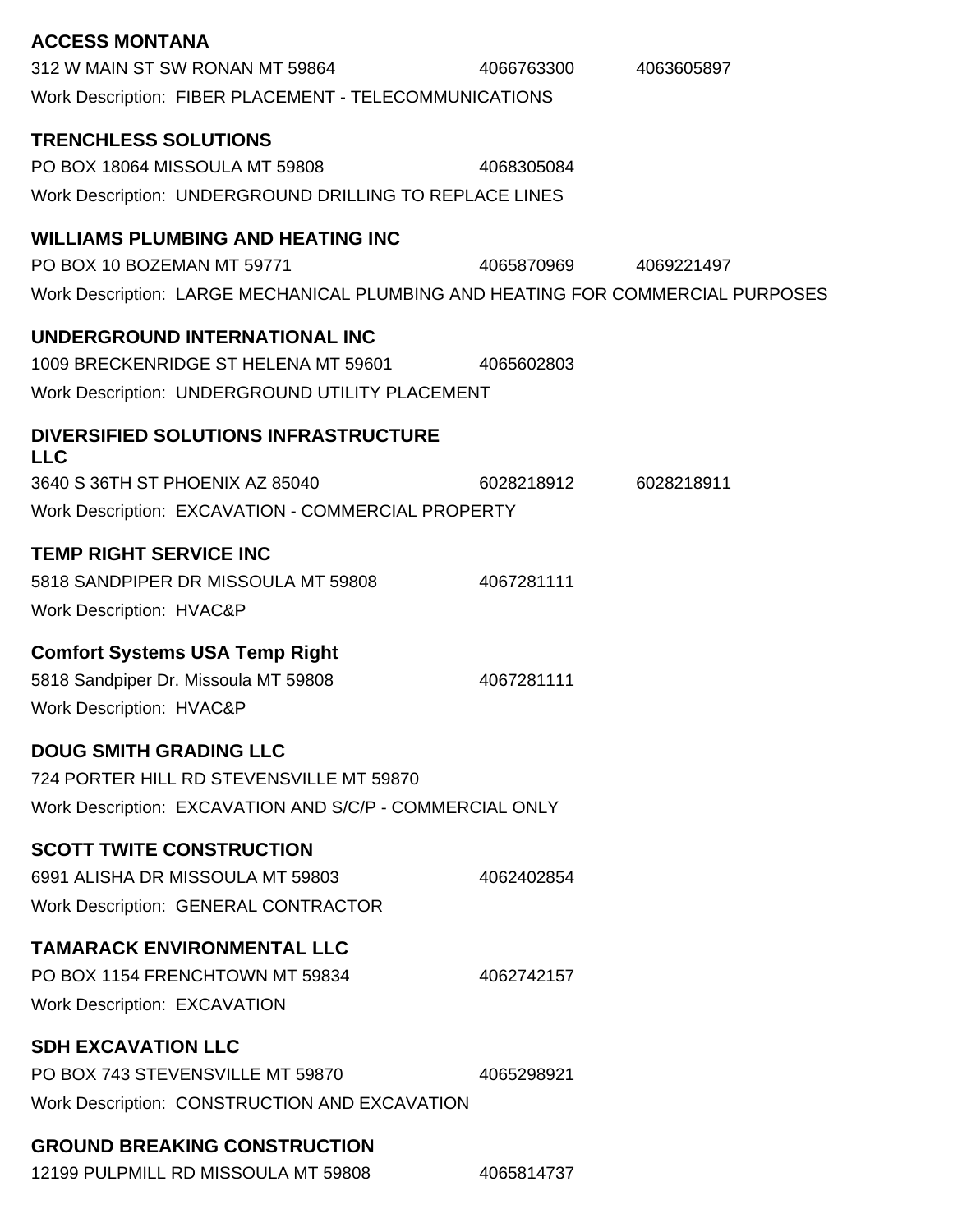Work Description: EXCAVATION AND CONCRETE

#### **JAG GRADING AND PAVING LLC**

7360 PEREGRINE COURT MISSOULA MT 59808 4068640888 4065522931 Work Description: COMMERCIAL CONSTRUCTION ONLY

#### **MONTANA PLUMBING COMPANY**

2825 STOCKYARD RD STE E-3 MISSOULA MT 59808 4069261228 4068803088 Work Description: SERVICE PLUMBING, MASTER PLUMBER, GAS PIPING

#### **MOUNTAIN VIEW SALES AND CONTRACTING LLC**

10460 SWEET PEA WAY MISSOULA MT 59808 4062403445 Work Description: CONTRACTING AND EXCAVATING

#### **ACE EXCAVATION AND BUILDING LLC**

PO BOX 667 ARLEE MT 59821 4063046159 Work Description: EXCAVATION CONTRACTOR

### **EPICC LLC**

7540 PEREGRINE CT MISSOULA MT 59808 4065500872 Work Description: GENERAL BUILDING CONTRACTOR, EXCAVATION, ROW

#### **RAR EXCAVATING INC**

9225 GROUSE DR MISSOULA MT 59808 4062075616 Work Description: EXCAVATION, LANDSCAPING, DEMOLITION

#### **GARDEN CITY PLUMBING AND HEATING INC**

3955 FLYNN LANE MISSOULA MT 59808 4067285550 Work Description: PLUMBING AND HVAC CONTRACTOR

#### **MONTANA EXCAVATION SERVICES INC**

9292 FUTURITY DR MISSOULA MT 59808 4068800404 Work Description: EXCAVATION CONTRACTOR

#### **EMMETT AULT CONSTRUCTION**

2010 MONTANA ST UNIT B MISSOULA MT 59801 4062406887 Work Description: GENERAL CONTRACTOR/EXCAVATION

#### **HOMEWISE CONSTRUCTION LLC**

13033 KIMWOOD DR LOLO MT 59847 4062075054 Work Description: CONSTRUCTION

#### **SCENIC EXCAVATION**

15655-2 E MULLAN RD CLINTON MT 59825 4062038390 Work Description: EXCAVATION GENERAL CONSTRUCTION

#### **STONE MOUNTAIN CONTRACTING INC**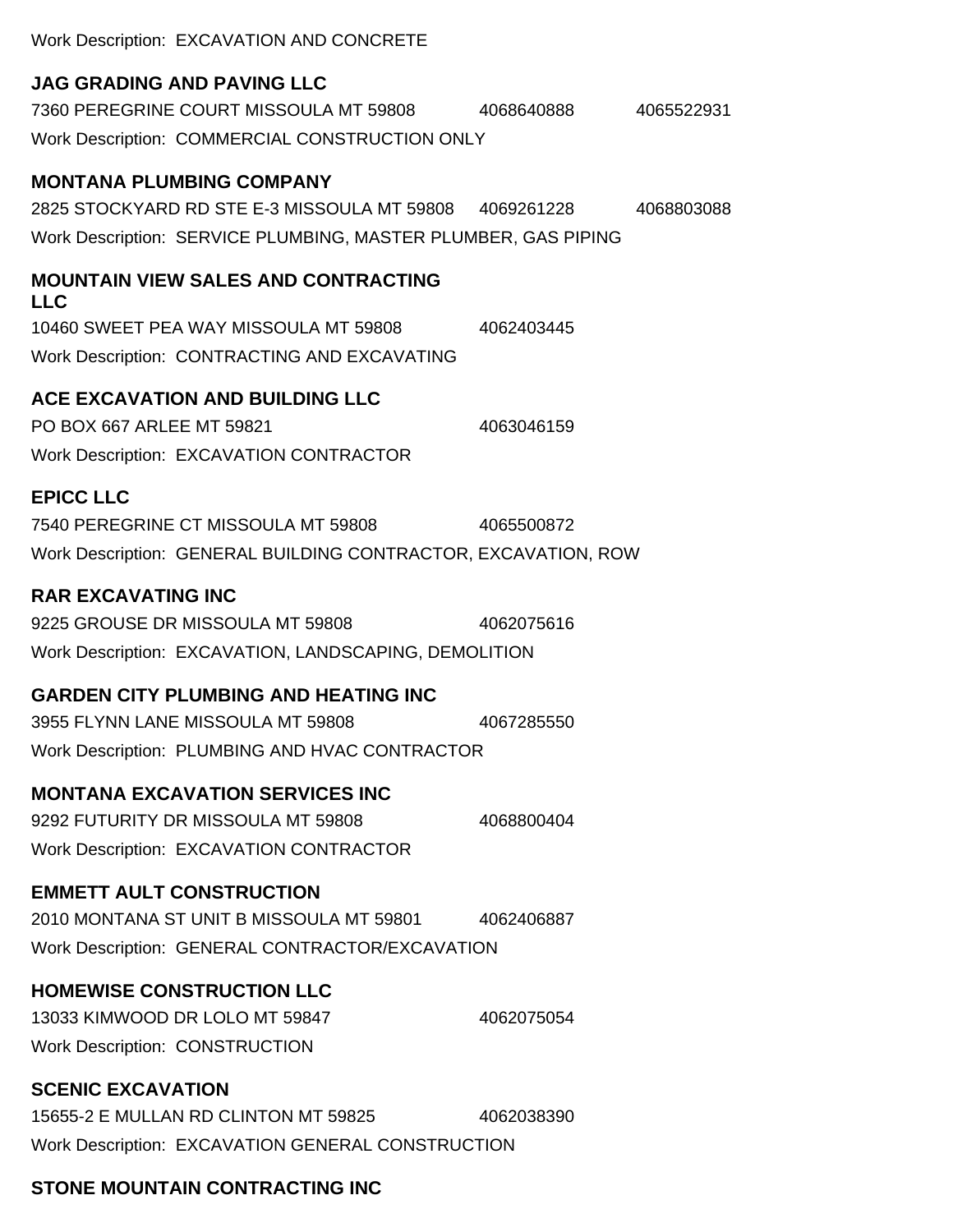| 361 RANDLES ST MISSOULA MT 59802<br><b>Work Description: GENERAL CONTRACTING</b>                                                              | 4062410088 |            |
|-----------------------------------------------------------------------------------------------------------------------------------------------|------------|------------|
| <b>BIG SKY EXCAVATING</b><br>7409 AZALEA DR MISSOULA MT 59808<br><b>Work Description: EXCAVATION</b>                                          | 4062746560 |            |
| <b>RLC ENTERPRISE</b><br>5562 ALLOY SOUTH SUITE D MISSOULA MT 59808 4062738215<br>Work Description: GENERAL CONSTRUCTION AND EXCAVATION       |            | 4065446046 |
| <b>DICK ANDERSON CONSTRUCTION</b><br>7168 EXPRESSWAY MISSOULA MT 59808 4067218912<br>Work Description: CONSTRUCTION / CONSTRUCTION MANAGEMENT |            |            |
| <b>Dick Anderson Construction</b><br>2525 Palmer St Missoula MT 59808<br>Work Description: CONSTRUCTION / CONSTRUCTION MANAGEMENT             | 4067218912 |            |
| <b>Dick Anderson Construction</b><br>7168 Expressway Lane Missoula MT 59802<br>Work Description: CONSTRUCTION / CONSTRUCTION MANAGEMENT       | 4062144029 |            |
| <b>GREENLINE CONSTRUCTION</b><br>PO BOX 144 MILLTOWN MT 59851<br>Work Description: GENERAL CONSTRUCTION AND EXCAVATION                        | 4065502186 |            |
| <b>MALO CONTRACTING</b><br>115 LOG CABIN LANE STEVENSVILLE MT 59870<br><b>Work Description: CONTRACTING</b>                                   | 4063045739 |            |
| <b>GOLD PEAK EXCAVATING LLC</b><br>12655 MILL CREEK RD LOLO MT 59847<br><b>Work Description: EXCAVATING</b>                                   | 4065290904 |            |
| <b>PEI MT INC</b><br>125 FARM LAND LANE CORVALLIS MT 59828<br>Work Description: EXCAVATION AND SITE DEVELOPMENT                               | 4062142703 | 4062406350 |
| <b>3 RIVERS LANDWORKS</b><br>14286 TURAH RD CLINTON MT 59825<br>Work Description: CIVIL AND RESIDENTIAL EXCAVATION                            | 4062414161 | 4063962051 |
| <b>MICHELS PIPELINE INC</b><br>PO BOX 128 BROWNSVILLE WI 53006<br>Work Description: UTILITY CONSTRUCTION CONTRACTOR                           | 9205833132 |            |